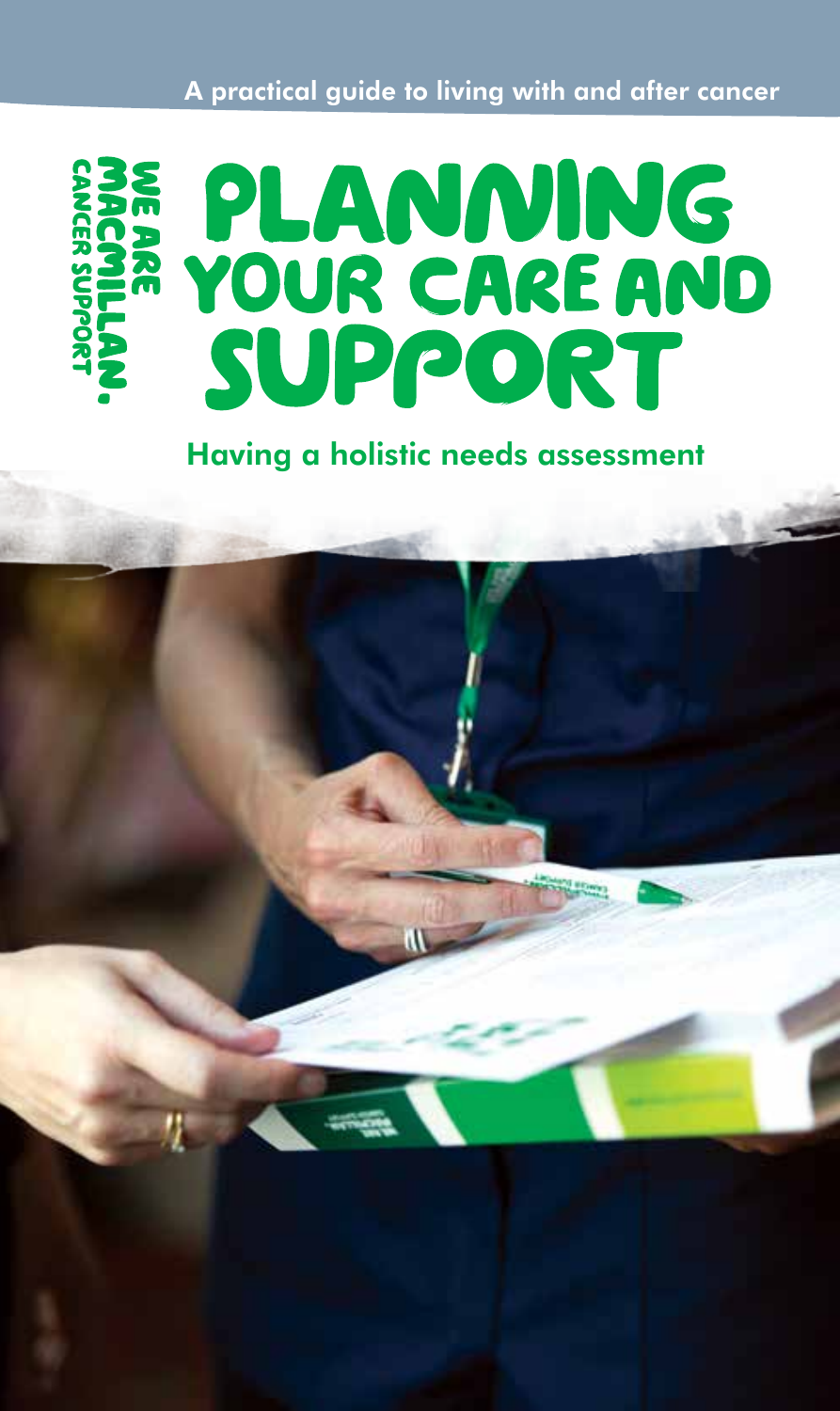## Being diagnosed with cancer can affect many areas of your life. This is why you may be offered a holistic needs assessment (HNA).

This assessment identifies concerns you may have – physical, emotional, practical, financial and spiritual. You will discuss these with your health or social care professional and make a care plan to address your care and support needs.

This leaflet covers:

- what a HNA is
- what issues you may wish to discuss
- how to prepare for the discussion
- what your care plan will include and who it will be shared with.

'The assessment has been fantastic. If I've had problems, we can have a look at them in detail and if I need further support, I can get it.'

**Tracy**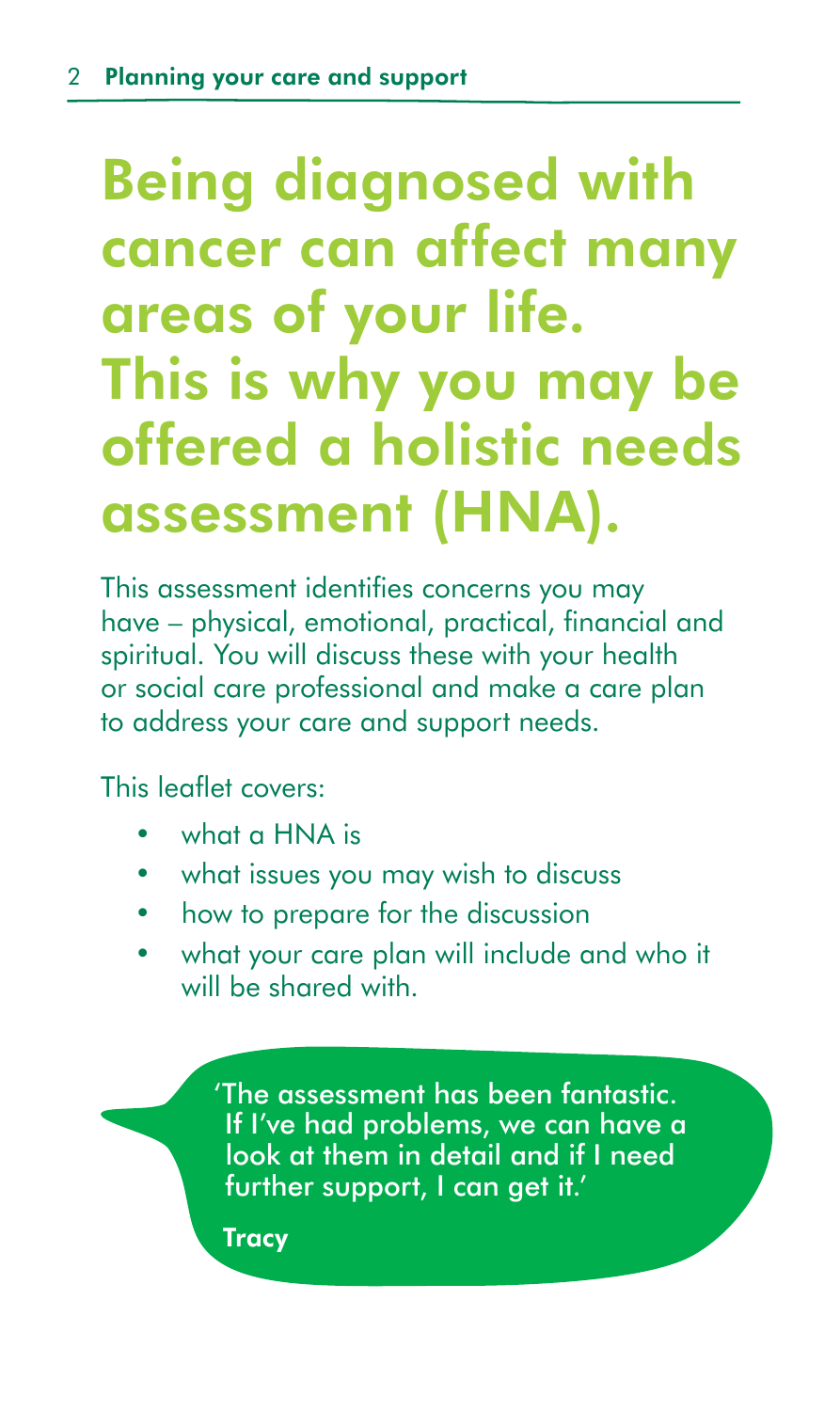### What is a HNA?

A HNA gives you a chance to think about your concerns and discuss possible solutions.

It usually has three parts:

- a simple set of questions or check list to identify any concerns you may have
- a discussion with your health or social care professional
- the development of a written care plan.

The questions may be answered on paper or electronically and will take around ten minutes to complete.

You will then meet with your health or social care professional to discuss the issues you have and think of possible solutions. Together you will agree on a plan of action to address your concerns.

This is then written down as your care plan. You will receive a copy of this plan to take away.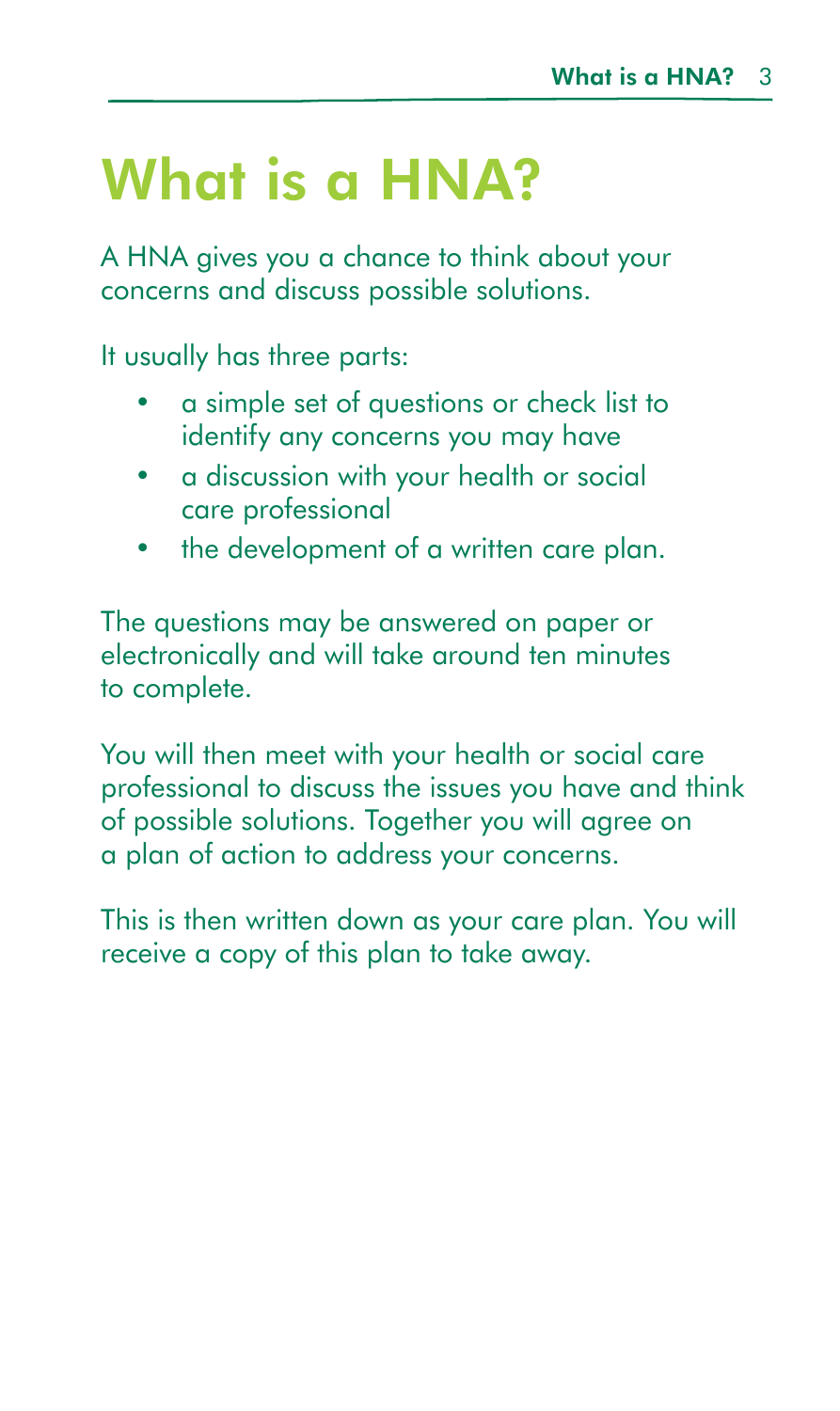

#### Benefits of having a HNA:

- You can get information and support with any symptoms or concerns you may have.
- It can help you to prioritise your most important concerns.
- Your health or social care professional can refer you to other services, if this would help.
- It can help you to plan ahead, from diagnosis through to treatment and life after treatment.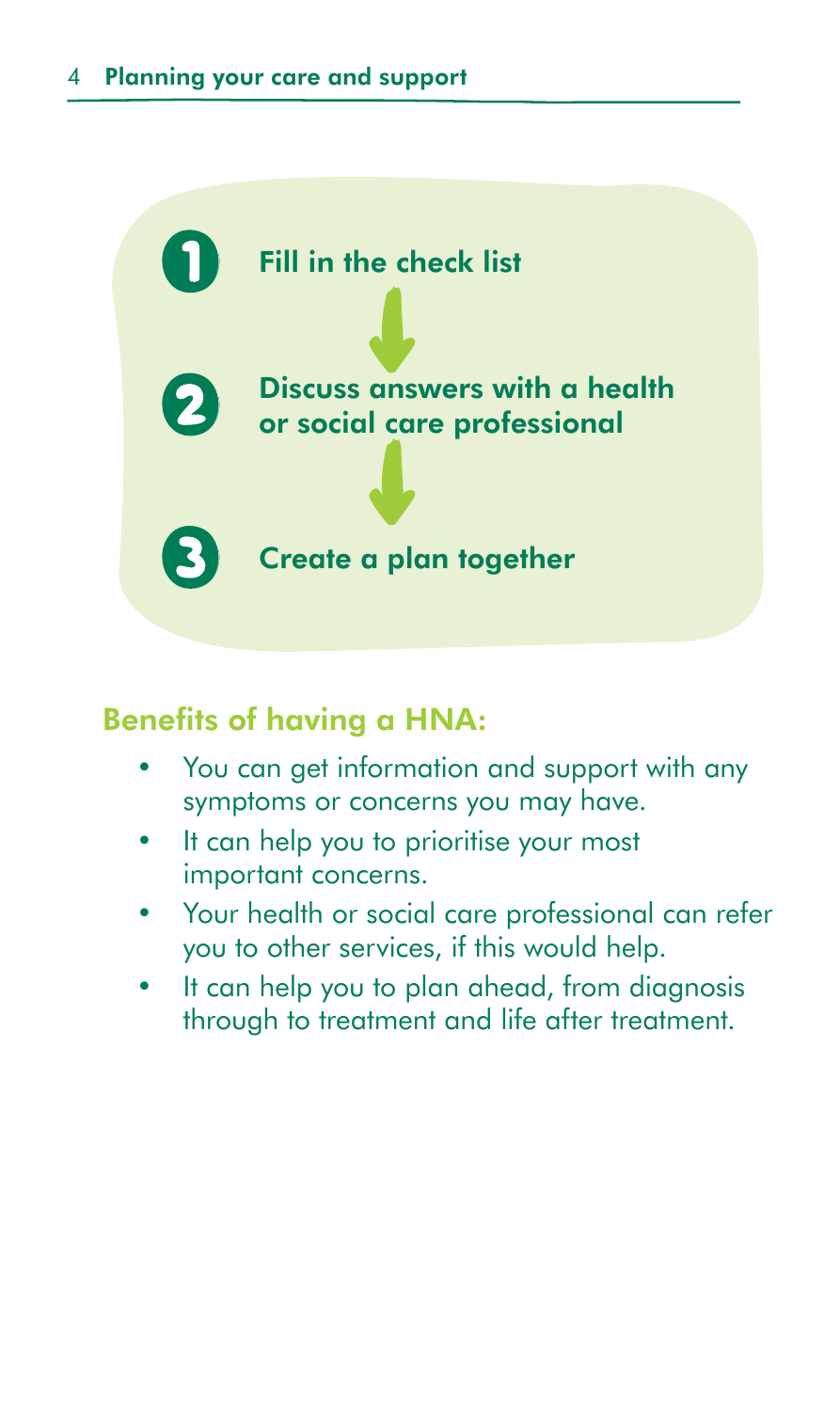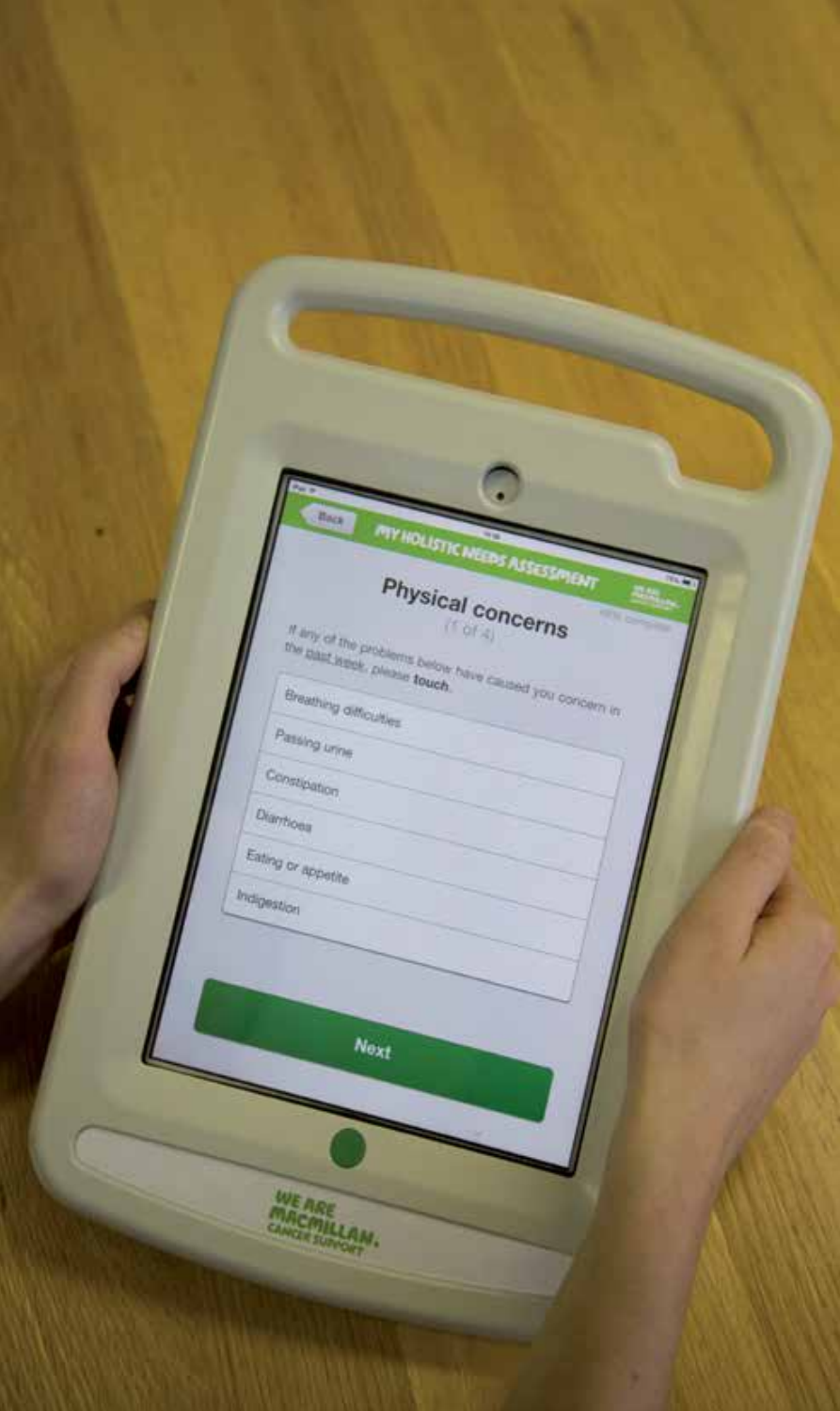#### When does the assessment happen?

You may be offered an assessment around the time of your diagnosis, during treatment or after treatment has ended. If this is not offered, you can ask for it. Because your needs may change, you can ask for an assessment at any time if you feel it would help.

You may have a separate appointment for the assessment, or it may take place at the same time as other appointments you're having.

You may be sent the check list of questions in advance or you may you be asked to fill one out in the waiting room before you meet with your health or social care professional.

Your health or social care professional can tell you how long the assessment will probably take before it starts. You may feel they should not discuss some concerns because there is not enough time or that their concerns are not important enough. But the assessment should take as long as you need to talk about your main concerns.

#### Who do I have the assessment with?

You should complete the checklist of concerns. Help will be available if you need it. Your answers will then be discussed with a health or social care professional who has specialist knowledge about your care – usually your key worker. This will often be your clinical nurse specialist (CNS) or assessment officer.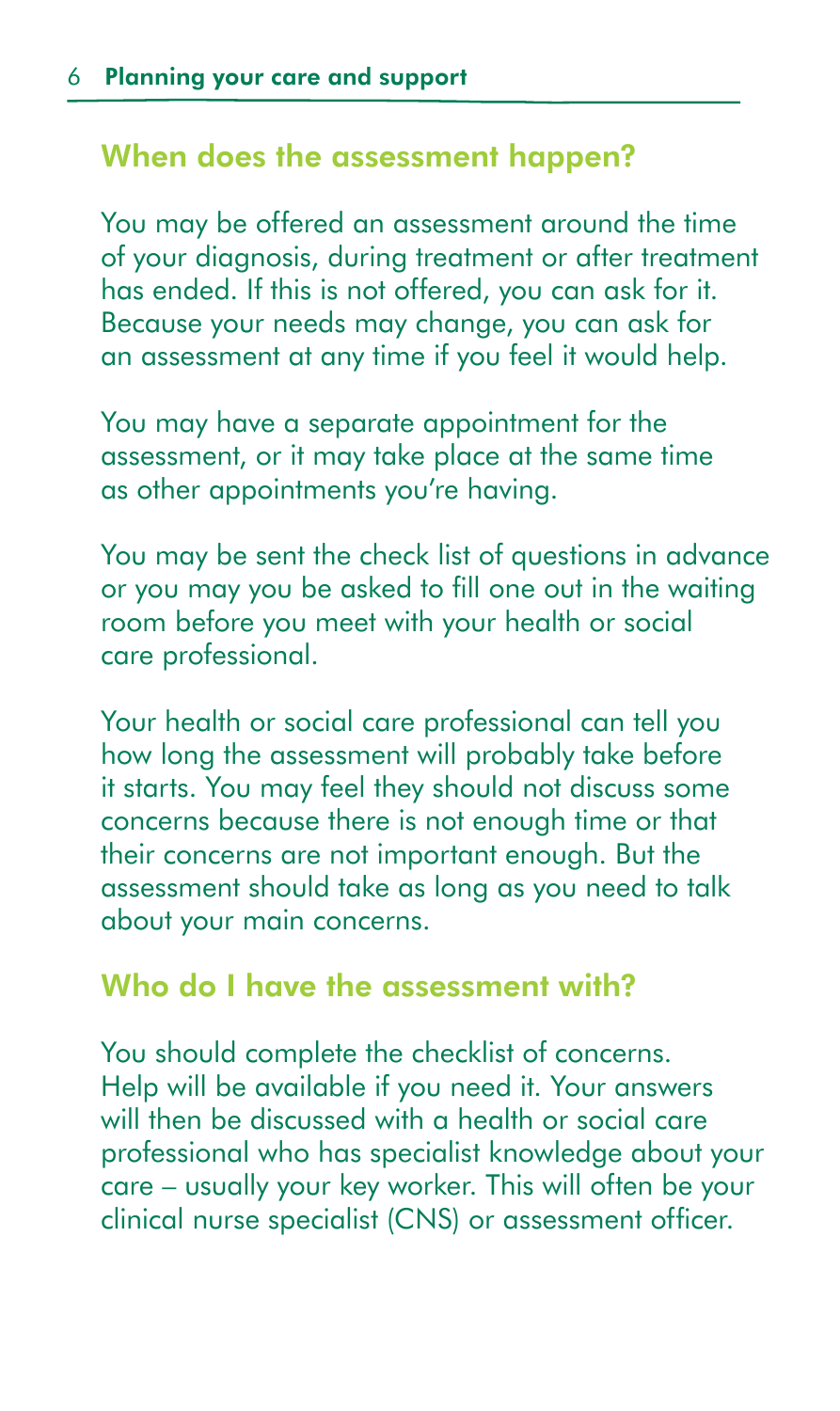Whoever you speak to should have the skills and experience to help identify and deal with your concerns. They should have up-to-date knowledge of local and national services, and know how to refer you to specialist services if you need them.

Let your health or social care professional know if you would like a family member or friend with you when the discussion takes place. If you have a carer, they may come with you and you may also discuss their concerns. However, the assessment is mainly designed to focus on your needs and concerns. You can also ask for an interpreter if you need one.

### JARGON BUSTER

#### Key worker

Your main contact for information and advice about your treatment – usually your clinical nurse specialist (CNS).

#### Carer

Someone who provides unpaid support to you, which you could not manage without.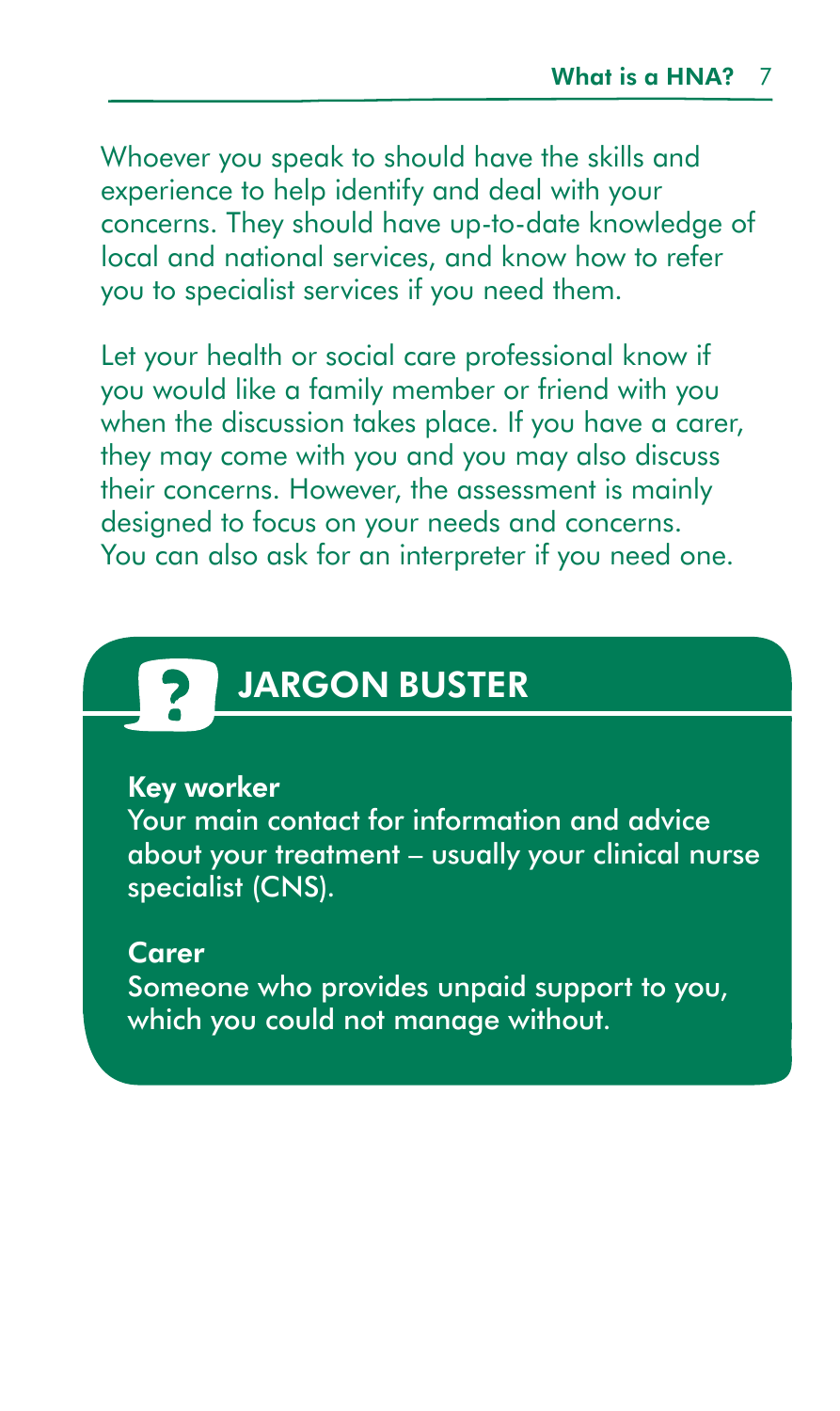#### Where will the assessment take place?

The discussion should be held in a private and comfortable setting. If it is with a health care professional, it will usually take place where you usually have your treatment or care, for example at the hospital or health centre. If it is with a social care professional, it may take place in a range of locations, including your home. The discussion may also happen over the telephone. You should tell your key worker what you would prefer.

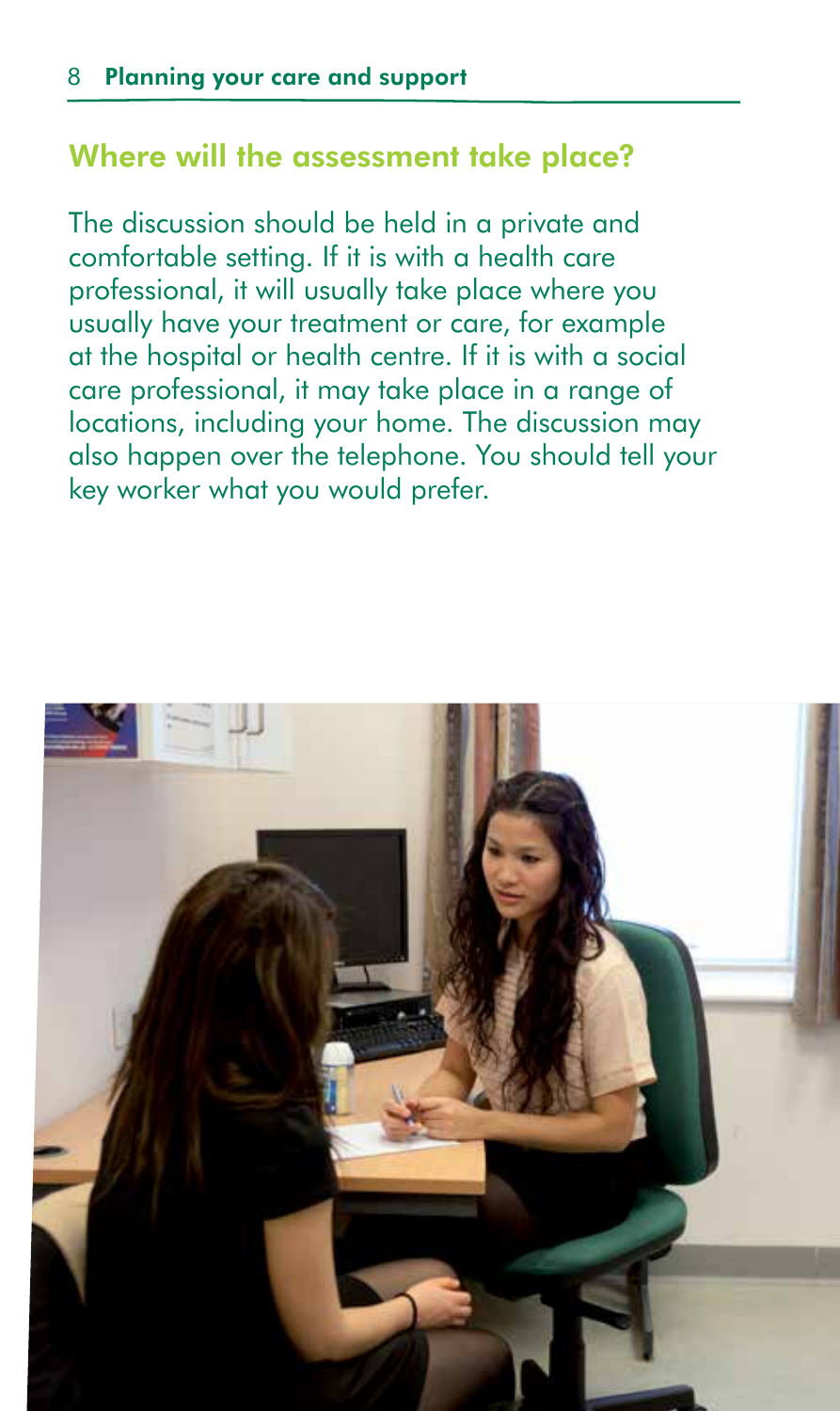## What the discussion may cover

These are your concerns, so it's up to you what is discussed. The discussion may include concerns such as:

- physical symptoms (such as weight loss, problems with appetite or eating, and tiredness)
- treatment issues (such as side effects, fertility, and the risks and benefits of treatment)
- emotional concerns (such as worries about the future and relationships)
- sexual concerns (such as erectile dysfunction or loss of sex drive)
- family matters (such as talking about the cancer and worries about genetic risk to other family members)
- job, money or housing worries (such as balancing work and treatment, and benefits or financial advice)
- practical issues (such as sorting out housework and where to get equipment that can help)
- spirituality (such as your faith or beliefs, and any impact this may have on your treatment).

The suggestions on pages 10–11 may also help you to decide what you would like to discuss.

We have booklets, leaflets and fact sheets about the physical, emotional, practical and financial effects of cancer and about what may help. Call 0808 808 00 00 for free copies.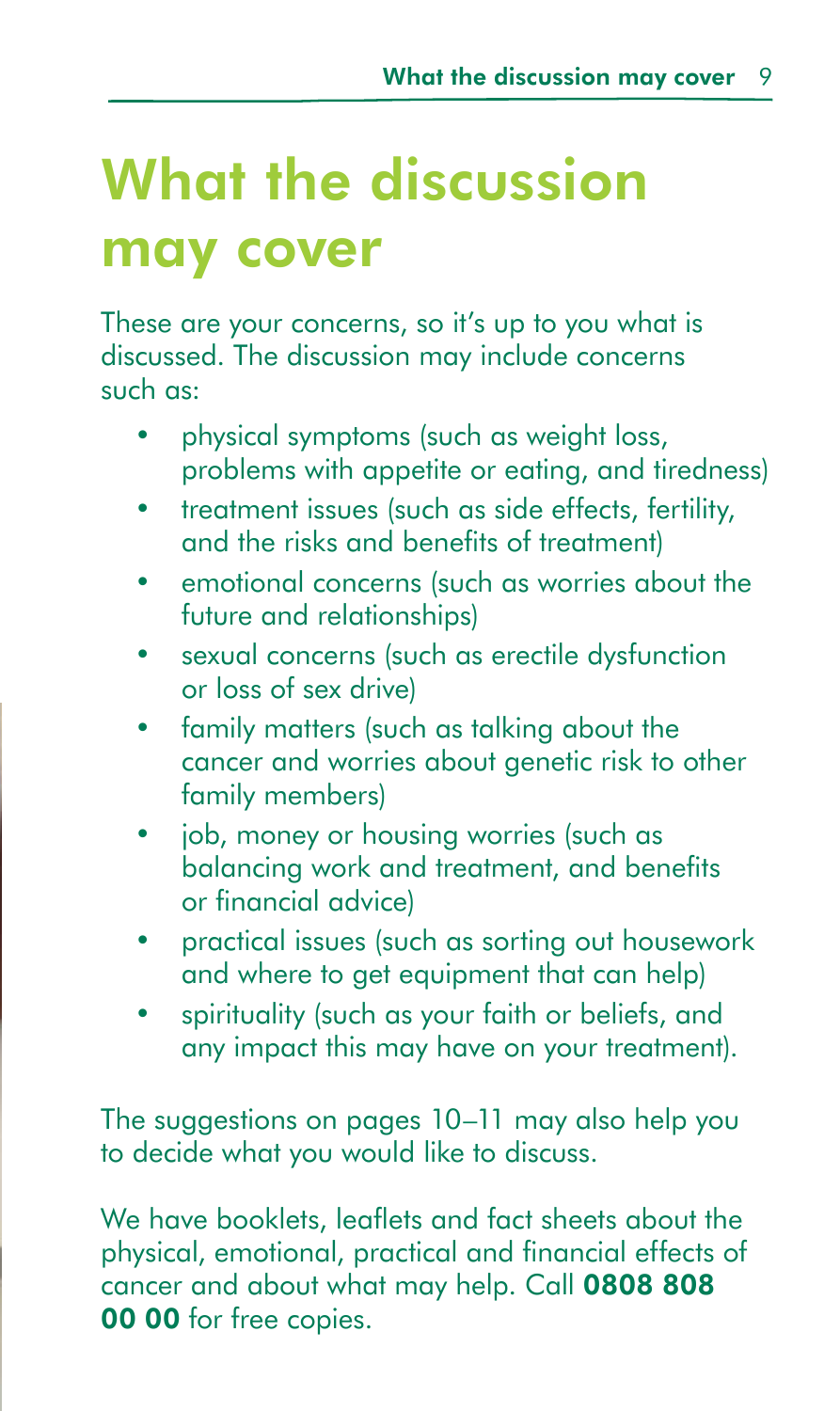### Preparing for your discussion

To get ready for the discussion, some people make notes of any concerns or questions they have. You can add your notes in the space provided on pages 16–17.

You may want to ask yourself these questions:

- Is anything bothering you about your relationships with family or friends that could be related to the cancer?
- Are members of your family coping with knowing you have cancer?
- Would you like to know more about local services, support groups or helplines?
- Do you need advice on things like diet or stopping smoking?
- Would you like advice on how to be more physically active?
- Are you confused by anything that is happening with your treatment or follow-up care? Is there anything you would like explained to you?
- Do you need help with things like finances, work or education?
- Are you concerned about returning to work after treatment?
- Are you worried about what the future might bring?
- Do you feel your quality of life could be improved?
- Do you know what signs and symptoms to look out for in case the cancer comes back?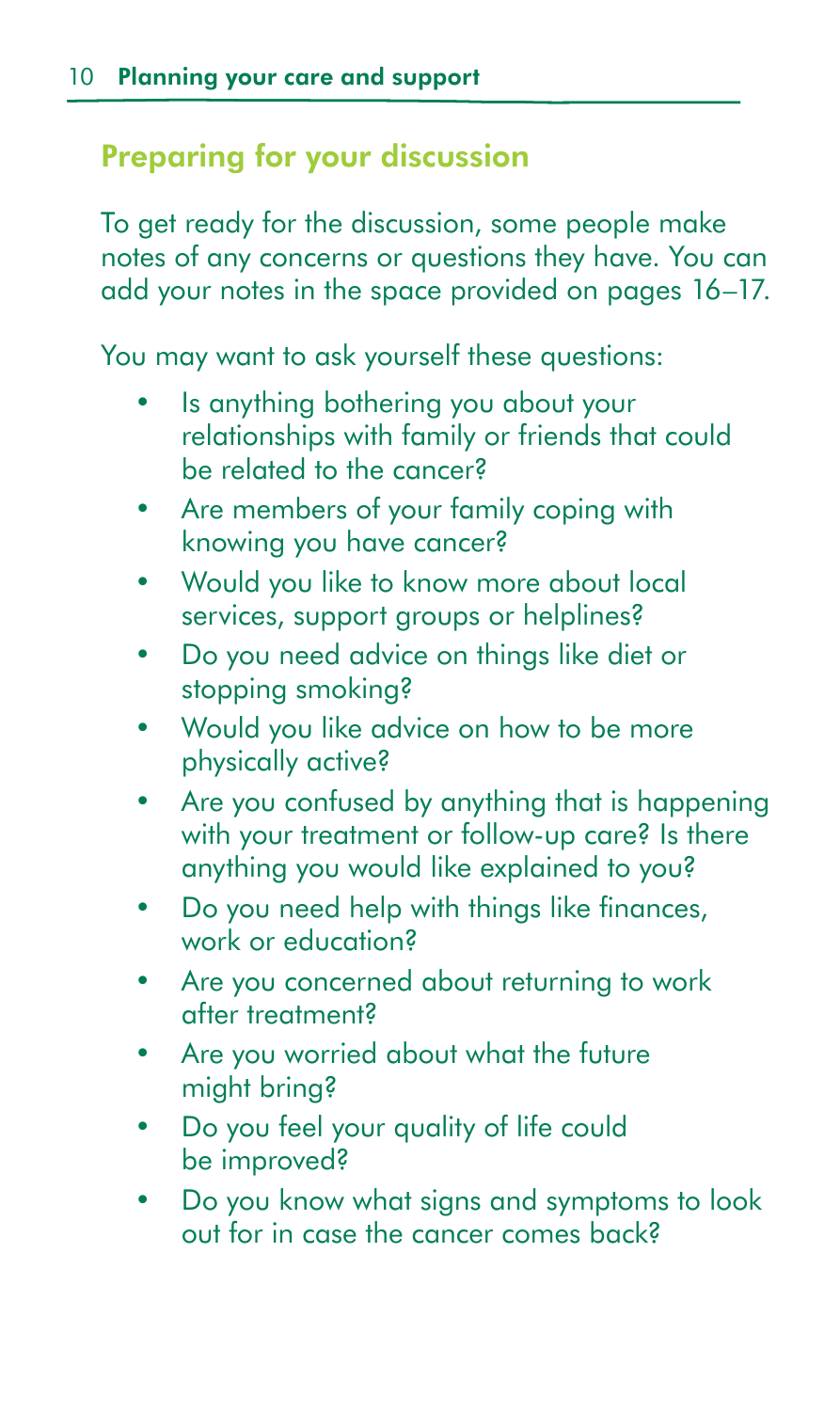- Are you having any physical symptoms or side effects from the cancer or treatment?
- Do you know who to contact if you have any problems (for example, the contact details of your key worker)?

These are suggestions. Not all of them may be relevant to you. The assessment is about your personal concerns, so you can tailor the discussion to your situation.

> 'It's a really good prompt, especially if you have personal issues as well that you may not necessarily want to talk about. You know – if I tick that, we can talk about that.'

**Tracy**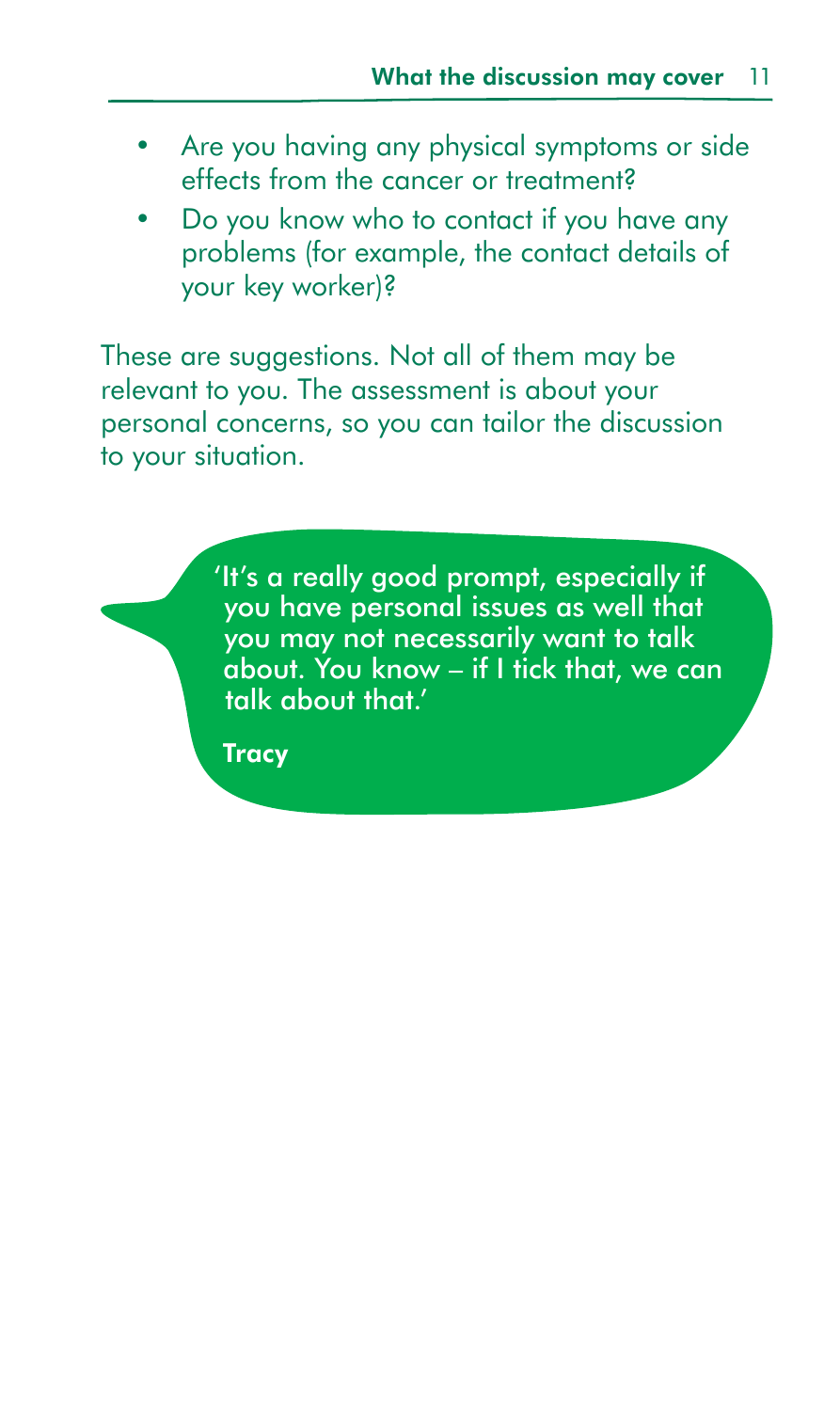## Your care plan

During the discussion, you will agree with your key worker the best ways to manage your concerns. These actions are written in a document called a care plan.

Your care plan will record:

- the main concerns talked about during the discussion
- suggestions and actions to help you manage your concerns
- services that may be able to support you
- what is already being done to help, or services you're using
- information about who to contact if you need more help
- which other health or social care professionals you have agreed to share the information with.

You should be given a copy of the care plan. You can request another copy from your health or social care professional at any time.

A copy of the care plan may be sent or given to:

- your GP so they know your concerns and what is planned to help with them
- other members of your healthcare team to help them plan or improve your care
- specialist support services (such as a dietitian, counsellor, benefits adviser or family support worker).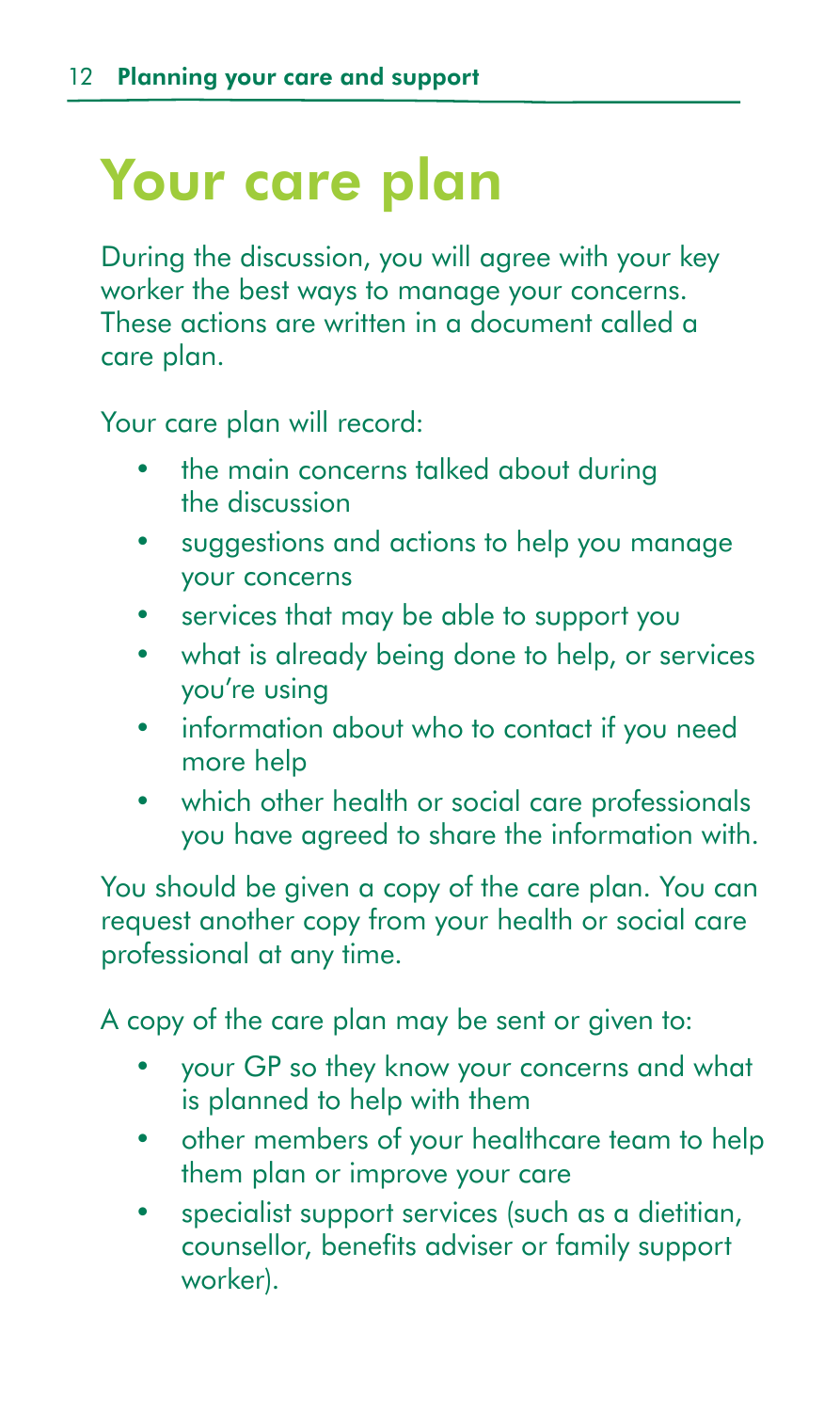Your health or social care professional will only share the information in your care plan with your permission. They will only share as much information as people need to know for their role in your care.

Your care plan will be stored electronically or as a paper copy along with your other health records.

You can ask for a review of your care plan or a new assessment at any time.

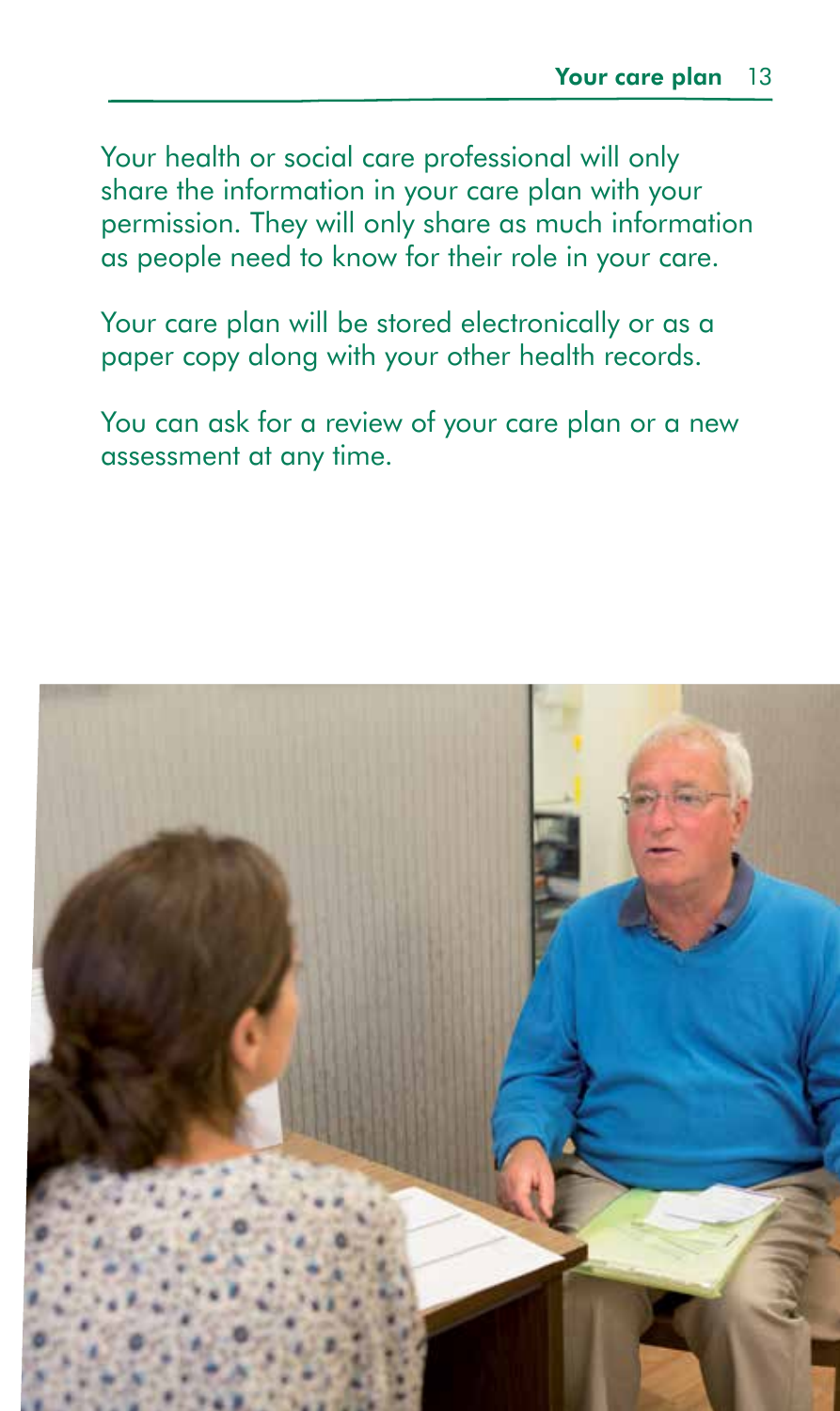### Further information and support

Cancer is the toughest fight most of us will ever face. But you don't have to go through it alone. The Macmillan team is with you every step of the way.

#### Macmillan Cancer Support 89 Albert Embankment, London SE1 7UQ Tel 0808 808 00 00 (Mon–Fri, 9am–8pm)

Hard of hearing? Use textphone 0808 808 0121, or Text Relay.

### Non-English speaker?

Interpreters are available. Alternatively, visit macmillan.org.uk

To order any of our booklets, visit be.macmillan.org.uk or call us on 0808 808 00 00.

#### Macmillan Cancer Voices

#### www.macmillan.org. uk/cancervoices

A UK-wide network that enables people who have or have had cancer, and those close to them, to speak out about their experience of cancer.

#### Other useful organisations

#### Cancer Research UK www.cancerhelp. org.uk

Contains patient information on all types of cancer and has a clinical trials database.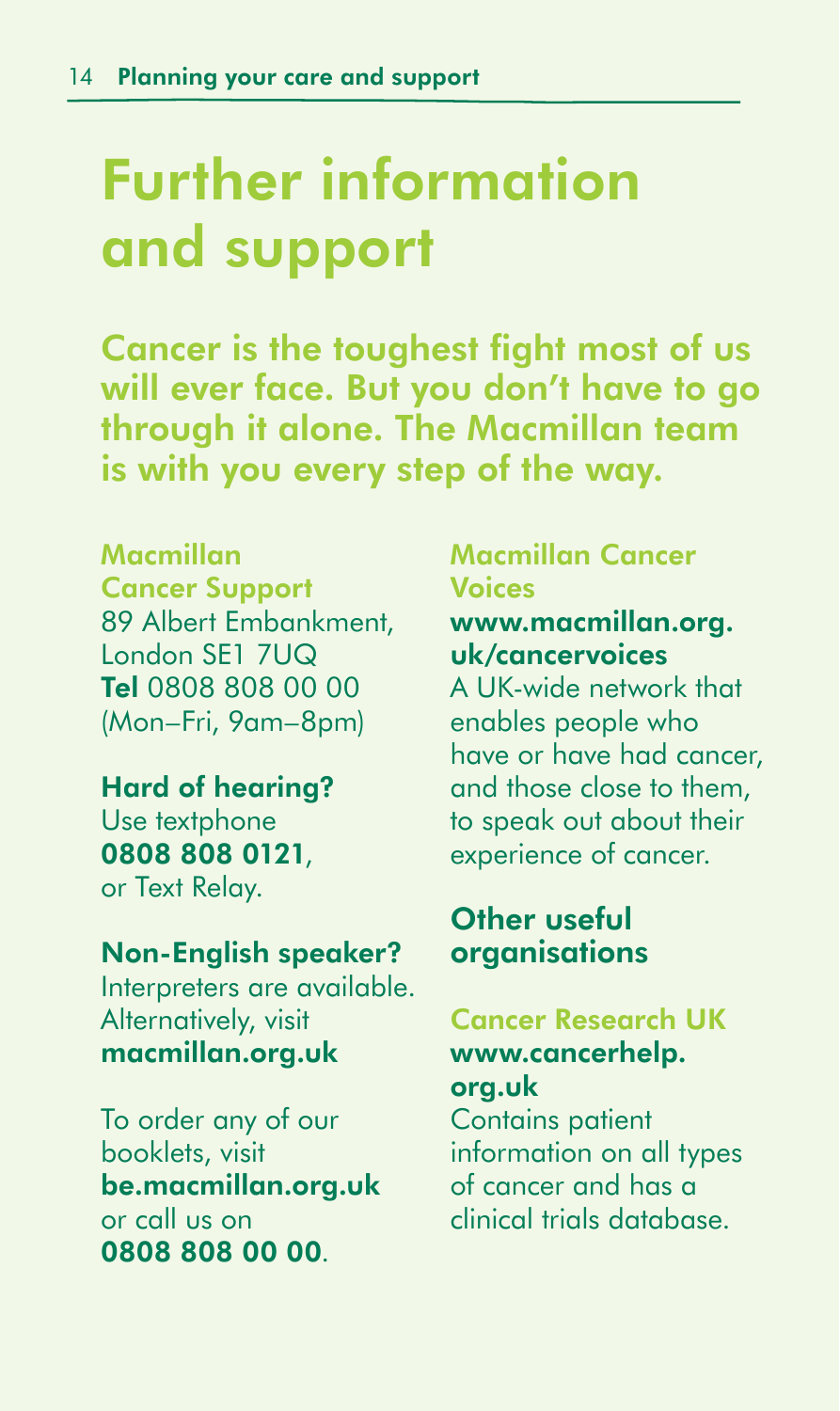#### Health and Social Care in Northern Ireland www.hscni.net The official gateway

to health and social care services in Northern Ireland.

### **Healthtalkonline**

#### www. healthtalkonline.org www.

youthhealthtalk.org Both websites contain information about some cancers and have video and audio clips of people talking about their experiences of cancer and its treatments.

#### NHS Choices (England) www.nhs.uk

The online 'front door' to the NHS. It's the country's biggest health website and gives all the

information you need to make decisions about your health. Also has service information for England.

#### NHS Direct Wales Tel 0845 4647 www.nhsdirect.wales. nhs.uk NHS health information

site for Wales.

#### NHS Inform (Scotland) Tel 111 www.nhsinform.co.uk NHS health information

### site for Scotland.

#### Patient UK

www.patient.co.uk Provides information about health and illnesses.

You can search for more organisations on our website at macmillan.org.uk/organisations, or call us on 0808 808 00 00.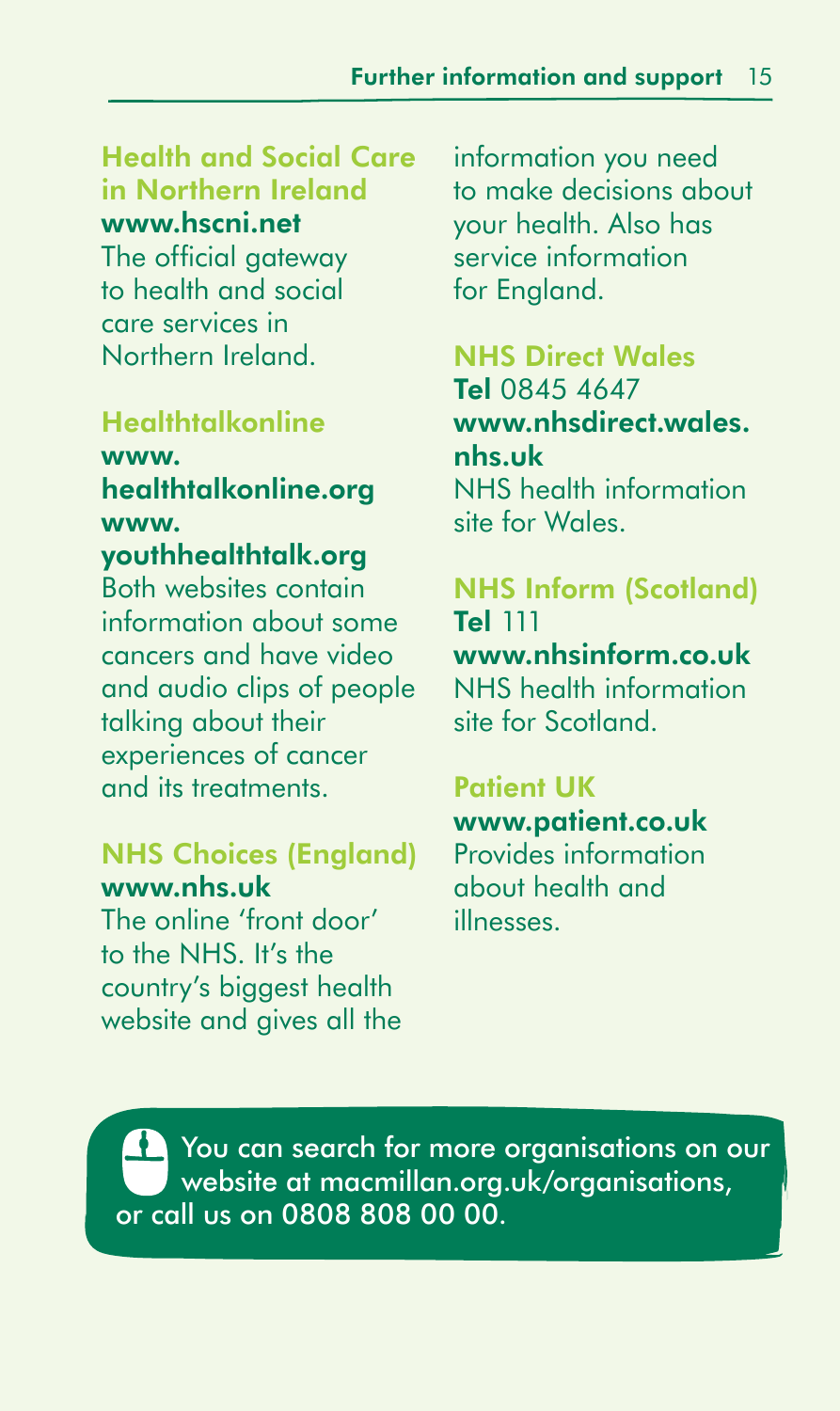# YOUR NOTES **AND QUESTIONS**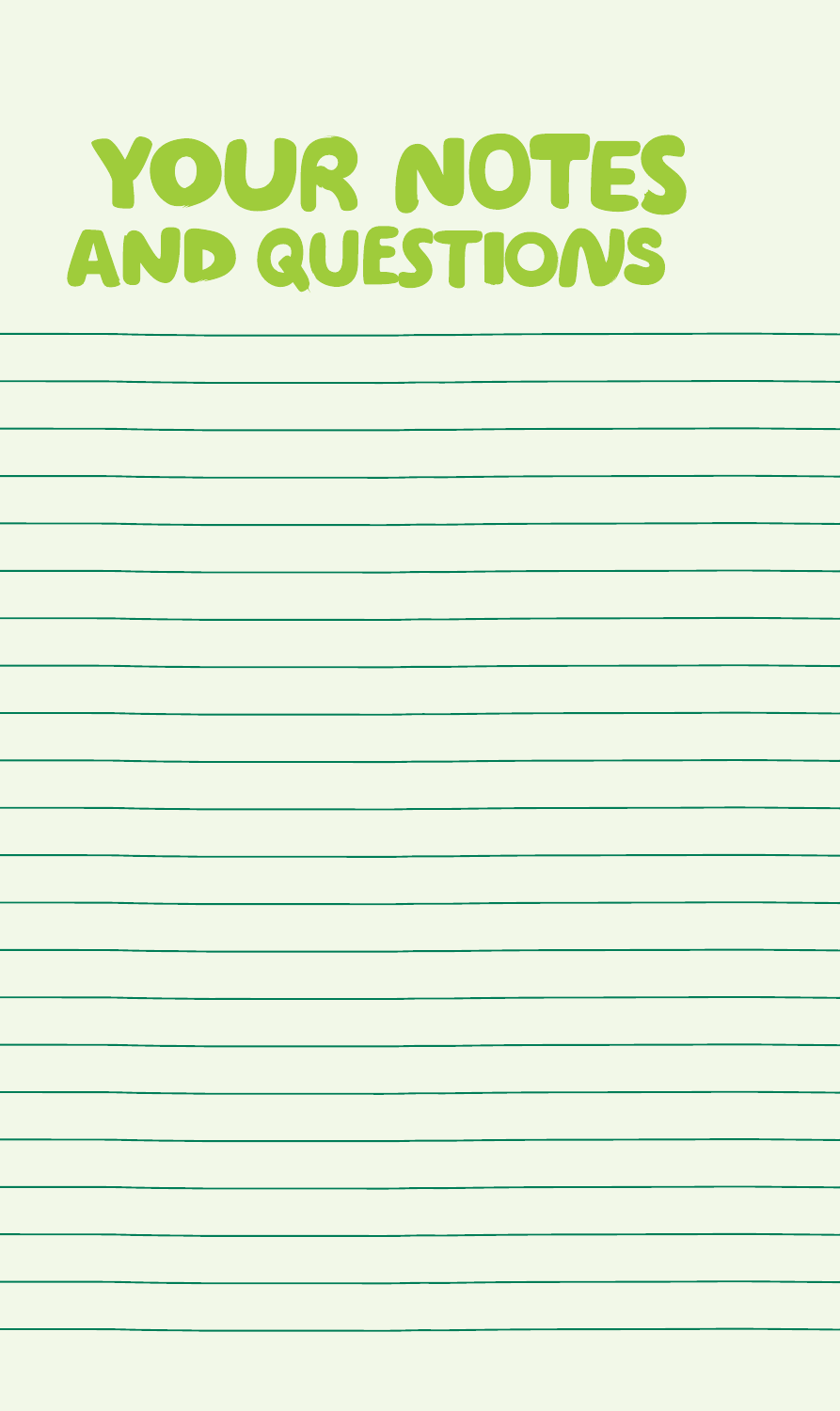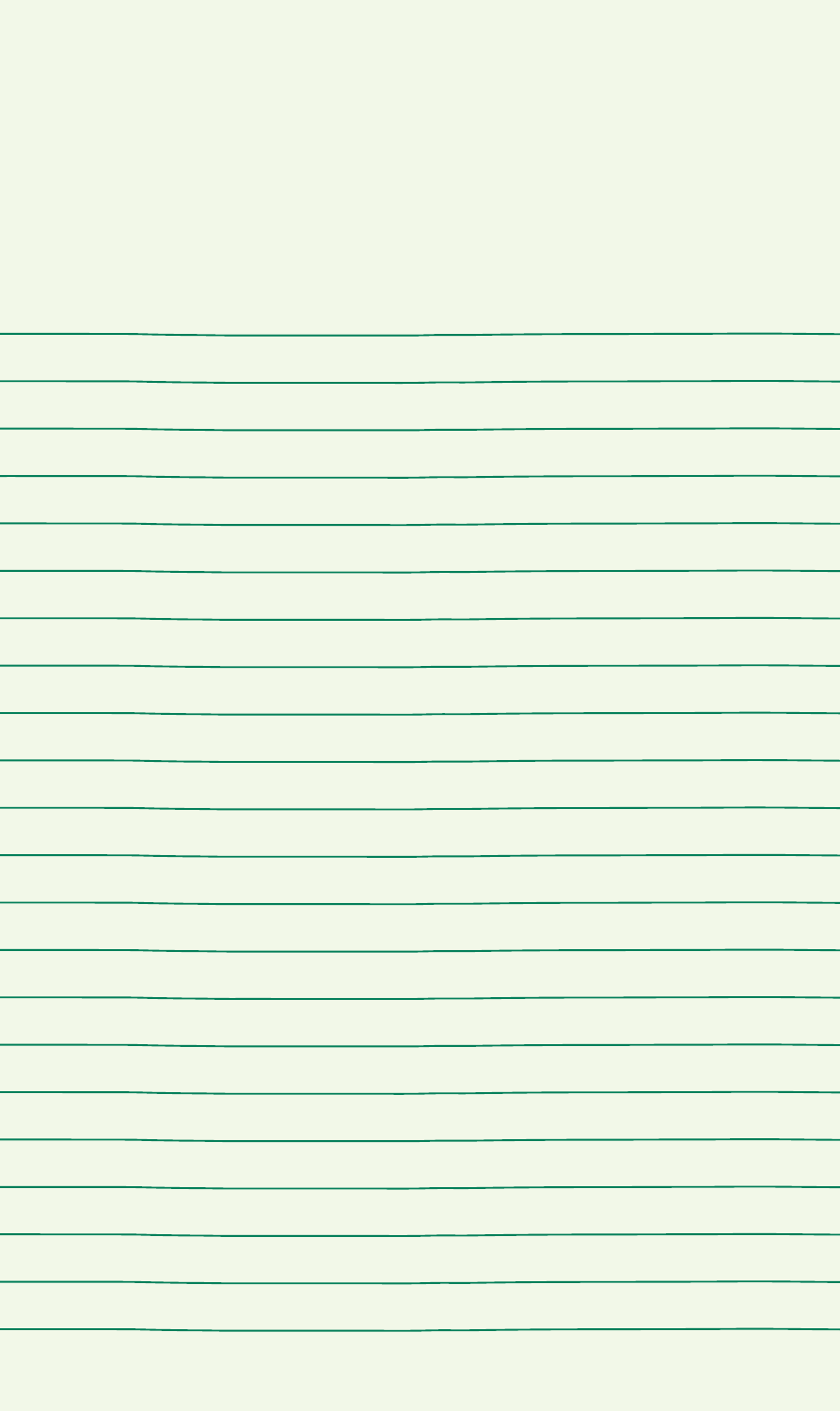#### Disclaimer

We make every effort to ensure that the information we provide is accurate and up to date but it should not be relied upon as a substitute for specialist professional advice tailored to your situation. So far as is permitted by law, Macmillan does not accept liability in relation to the use of any information contained in this publication, or third-party information or websites included or referred to in it.

#### **Thanks**

This leaflet has been written, revised and edited by Macmillan Cancer Support's Cancer Information Development team. It has been approved by our Chief Medical Editor, Tim Iveson, Macmillan Consultant Medical Oncologist.

With thanks to: Alison Hill, Trust Lead Cancer Nurse, University College London Hospitals; Louise Smith, Macmillan Cancer Information Nurse Specialist and Centre Manager – Project Lead Survivorship; the Recovery Package Team, Macmillan Cancer Support; Mary-Jo Thompson, Nurse Consultant, Palliative & End of Life, Public Health Agency; Jane Wraight, Clinical Nurse Specialist, Upper GI (Cancer) and Cancer of Unknown Primary, Dorset County Hospital; and the people affected by cancer who reviewed this edition.

#### Sources

We've listed a sample of the sources used in this publication below. If you'd like further information about the sources we use, please contact us at bookletfeedback@macmillan.org.uk

National Cancer Survivorship Initiative. www.ncsi.org.uk/wp-content/ uploads/The holistic needs assessment for people with cancer A practical Guide NCAT.pdf (accessed November 2014). Macmillan Cancer Support. Introduction to eHNA and Care Planning. http://www.macmillan.org.uk/Aboutus/ Healthandsocialcareprofessionals/Newsandupdates/MacVoice/ Winter2014/IntroductiontoeHNAandCarePlanning.aspx (accessed November 2014).